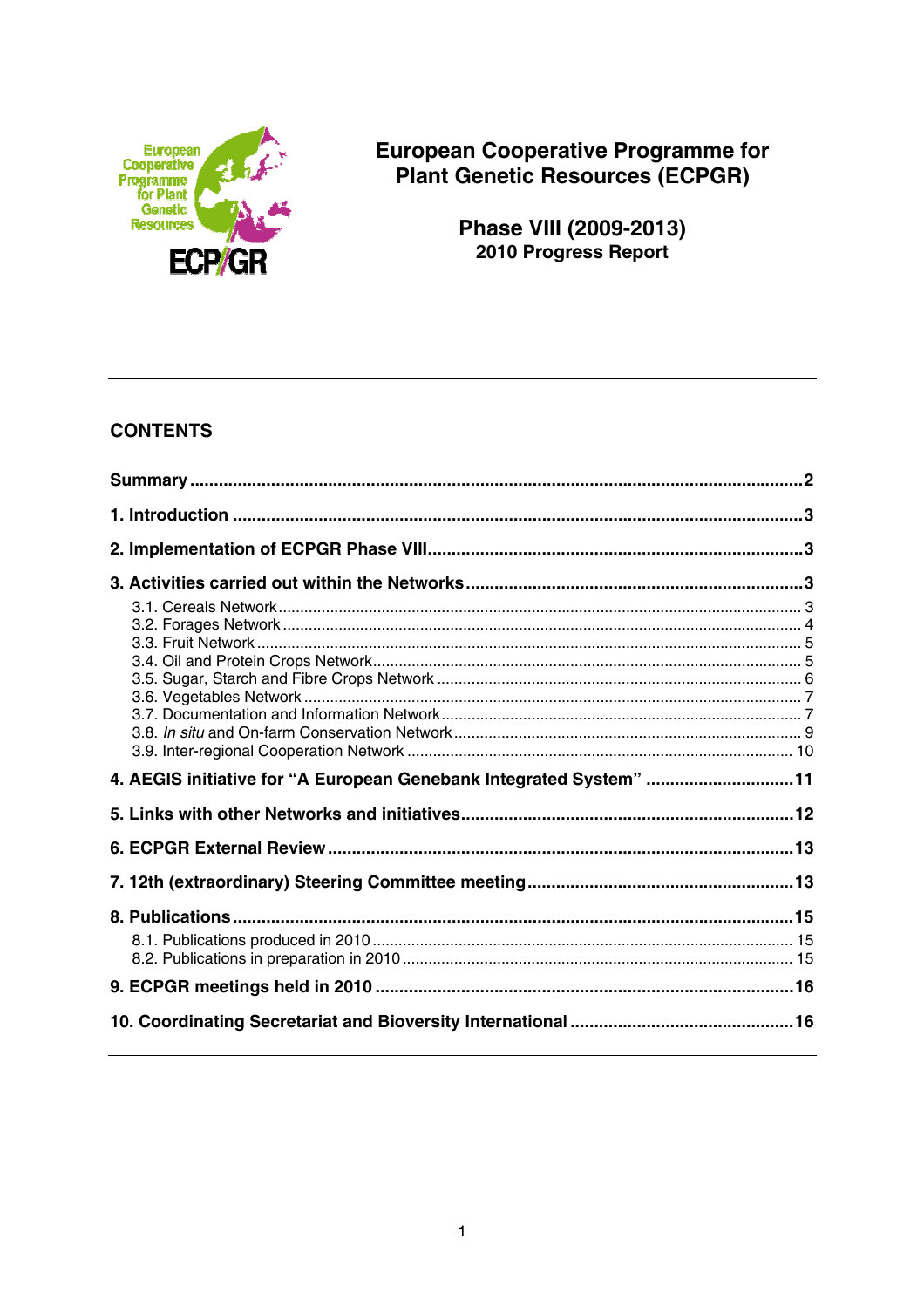#### **SUMMARY**

The second year of Phase VIII was characterized by the efforts made for the preparation and implementation of the Independent External Review. The Review was completed and the results presented and discussed at the 12th (extraordinary) Meeting of the Steering Committee. A new goal and objectives for ECPGR were agreed upon and an Executive Committee composed of five National Coordinators was established. The Steering Committee agreed on a timeframe to reflect on appropriate major changes that ECPGR may need to undergo in the near future in response to the recommendations of the Review Panel. These will be discussed on the basis of an "Options paper" that the Executive Committee has been mandated to prepare for the next Steering Committee meeting in 2012.

 Membership of ECPGR remained at the level of 34 signed formal memberships and 3 additional countries which are providing contributions. Belarus joined ECPGR as a new member.

 The membership in the initiative for "A European Genebank Integrated System (AEGIS)" increased from 17 to 26 countries and the Associate Member Agreements between National Coordinators and institutions holding *ex situ* accessions increased from 7 to 19.

 The AEGIS Grant Scheme started with the approval for funding of three proposals and a second call was launched, which received 17 submitted proposals. The template for an "Operational Genebank Manual" was completed, tested and approved by the Advisory Committee and it was made available for use by the genebanks. A contribution was offered by the Networks to the process led by FAO of updating the *Genebank Standards.* This document that might be adopted for AEGIS should be completed in 2011. Although a simplified procedure for the definition of European Accessions has been proposed by the Secretariat, no country has yet designated a list of European Accessions. Discussions on crop-specific standards have started in the Working Groups, but have not yet reached conclusive agreements.

 The year 2010 was the second year of activity of a two-year project funded by the Global Crop Diversity Trust for the regeneration and safety-duplication of over 5000 threatened accessions identified in ten European countries. The 12 partner institutions involved in the project have successfully regenerated 70% of the accessions planned, i.e. 985 grain legume accessions (chickpea, common bean, cowpea, faba bean, grasspea and lentil) and 2675 cereal accessions (*Aegilops*, barley, maize, sorghum and wheat).

 The Cereals Network organized surveys and collecting missions of wild *Avena* species in Sicily and Andalusia. The *Avena* Working Group (WG) contributed to the activities of the AVEQ project on "*Avena* Genetic Resources for Quality in Human consumption", which resulted in the evaluation of a working collection of about 600 accessions.

 The Forages WG held its tenth meeting in Germany and worked towards rationalizing and improving the effectiveness of the forage databases. The use of the agreed standards for regeneration was monitored and found to be largely applied.

 The *Prunus* WG met in Italy for the eighth time, presenting the improvements and new features of the database and elaborating procedures and guidelines (agreements on use of molecular markers, standards for conservation, safety-duplication methodology and characterization standards).

 The second meeting of the WG on Fibre Crops (Flax and Hemp) was held in the Czech Republic, mainly discussing the ways to improve the central databases and defining recommendations for the implementation of AEGIS, starting from the selection of flax accessions.

 The project on *Origanum* characterization, promoted by the WG on Medicinal and Aromatic Plants was started with the participation of 19 partners who sent samples to be analysed by the University of Veterinary Medicine in Vienna, Austria.

 The Vegetables Network held meetings of the *Brassica* and Cucurbits WGs. The *Brassica* WG focused on the analysis of the database to identify unique material and also focused on the status of conservation and availability of wild relatives' accessions in genebanks. Characterization activities on crop wild relatives at the University of Catania and on *B. rapa* at the N.I. Vavilov Research Institute of Plant Industry (VIR) are ongoing. The Cucurbits WG agreed to prepare guidelines for regeneration of accessions and agreed on criteria for the selection of European Accessions.

 The Documentation and Information Network Coordinating Group defined a road map for the inclusion of characterization and evaluation data in EURISCO. The European catalogue Web interface was improved with the implementation of new search functions. A new EURISCO Data Sharing Agreement was finalized and sent for signature to all the countries contributing data.

 The *In situ* and On-farm Conservation Network held the final meeting of the AEGRO project in Madeira, Portugal, where methodologies for *in situ* management of crop wild relatives were presented. Tools and methodologies to create national inventories were also discussed. Priorities for the future were decided by means of a horizon scanning exercise.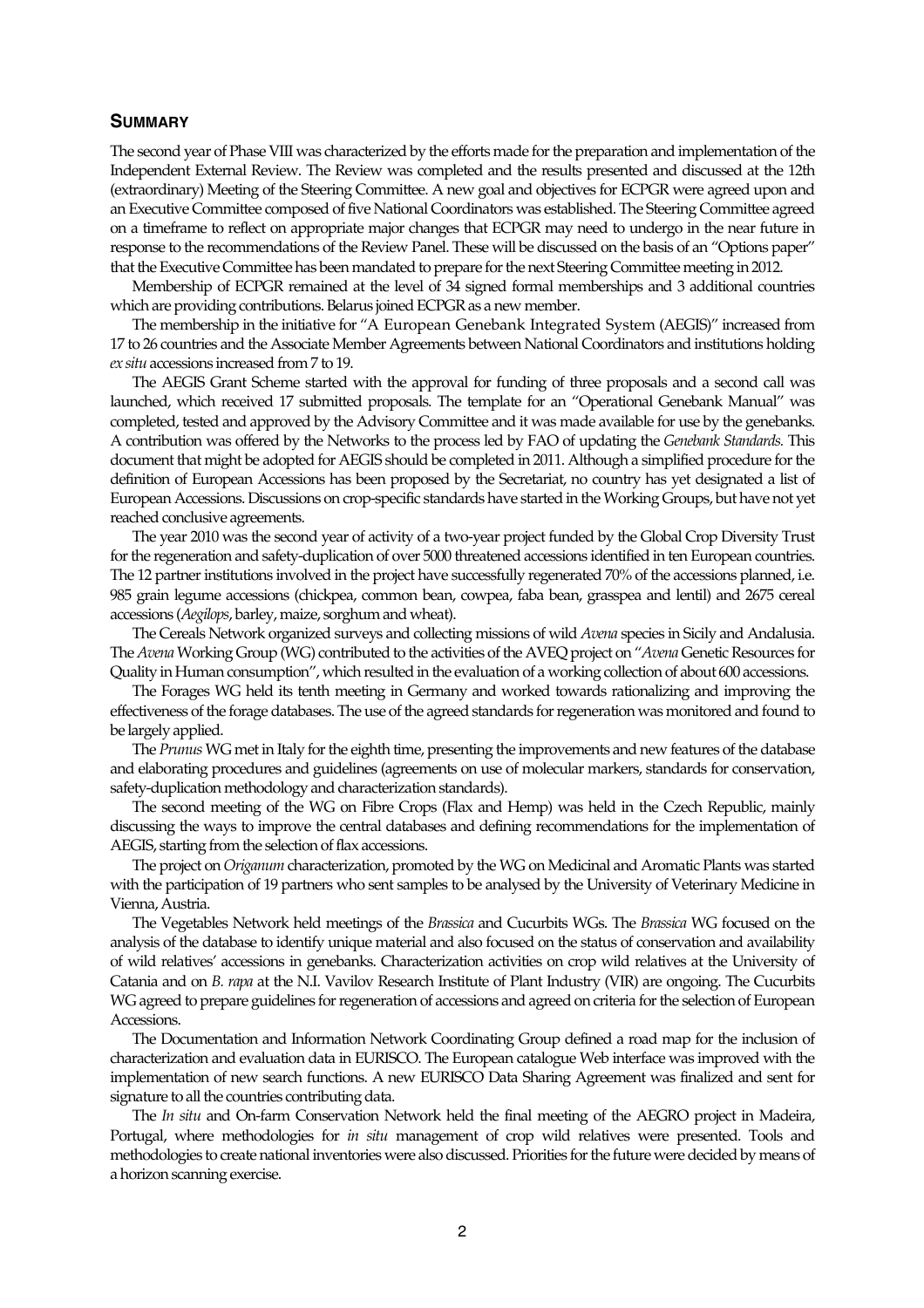#### **1. INTRODUCTION**

This is the second Annual Progress Report of Phase VIII (2009-2013), covering the period from 1 January to 31 December 2010.

 This document aims to put on record all the relevant events which occurred during 2010 for the purpose of reporting on the progress of Phase VIII to the Steering Committee and to the Implementing Agencies. The Steering Committee (SC) has been kept informed on a regular basis through the dedicated "Steering Committee listserver", which is managed by the Nordic Genetic Resource Center (NordGen), as well as through the dedicated ECPGR Web site. An extraordinary progress report was also prepared for the 12th Meeting of the Steering Committee, 14-16 December 2010, Bratislava, Slovakia, and much of the information reported here was also provided in that document.

## **2. IMPLEMENTATION OF ECPGR PHASE VIII**

By end of December 2010, 34 countries had signed the Letter of Agreement for Phase VIII. Three other countries had not signed the Letter of Agreement but had, nonetheless, started to pay annual contributions for Phase VIII. Belarus joined ECPGR as a new member in 2010.

## **3. ACTIVITIES CARRIED OUT WITHIN THE NETWORKS**

Planned meetings and activities and their dates are reflected and kept up-to-date in the Networks' budget plans (available online from each Network's Web page (http://www.ecpgr.cgiar.org/networks.html) and in the List of upcoming meetings (http://www.ecpgr.cgiar.org/meetings/future\_meetings.html).

## **3.1. Cereals Network**

**Working Groups**: *Avena,* Barley and Wheat.

The **Cereals Network Coordinating Group (NCG)** consisted of seven members: Helmut Knüpffer, Germany (Network Coordinator); Iva Faberová, Czech Republic; Christoph Germeier, Germany; Marja Jalli, Finland; Andreas Katsiotis, Greece; Gert Kleijer, Switzerland; and Marcin Zaczynski, Poland.

**The Sixth Meeting of the Working Group on** *Avena* was held in Bucharest, Romania, 21-22 October 2010, jointly with the final meeting of the GEN RES project AVEQ on "*Avena* Genetic Resources for Quality in Human Consumption".

 The Group benefited from its involvement in the AVEQ project, which resulted in the evaluation of a working collection of about 600 accessions. Regeneration and multiplication protocols for wild *Avena* species were tested during the project. Protocols on regeneration of wild *Avena* to be agreed for the AEGIS Quality System (AQUAS) were planned to be drafted by a Group's Task Force. The ECPGR *Avena* Database is facing the challenge of integrating the *in situ* data produced by the AEGRO project ("An Integrated European In Situ Management Workplan: Implementing Genetic Reserves and On Farm Concepts") and the evaluation data generated by the AVEQ project. The advantages of the decentralized approach of a crop database were stressed, but this will require attracting new funds to make it sustainable, while the prevailing tendency of the European Information Landscape is moving towards centralized approaches (EURISCO and GENESYS, the gateway to genetic resources of the Global Information on Germplasm Accessions (GIGA) project).

 The Group identified pre-breeding of *A. strigosa* and of other wild species as a topic of interest for future joint project proposals.

 **Survey missions** to collect and monitor wild oat populations for *in situ* conservation were carried out in Sicily and Andalusia. Ideal conditions for *in situ* management would be the presence of several populations in protected ecosystems. In Sicily, pine trees have been planted at some *A. insularis* sites; this will result in loss of the *A. insularis* habitat. In Spain, none of the sites where *A. murphyi* is found are protected, but with proper management of the pasture land, *A. murphyi* can still thrive in the area: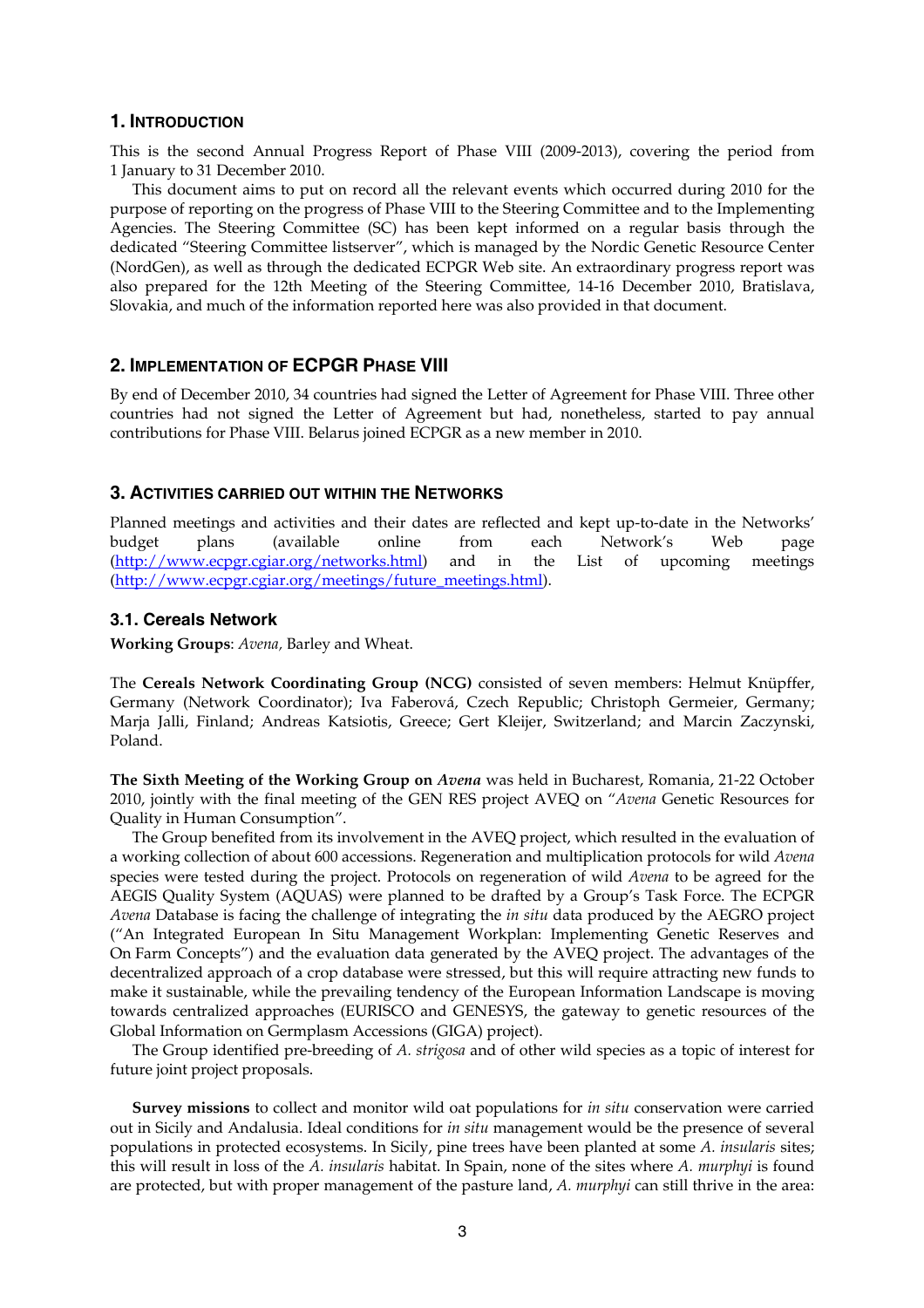recommendations to farmers are needed in order to maintain satisfactory population levels. The local authorities were informed of the importance of existing populations. New samples were collected in Sicily and deposited in genebanks (see article in Newsletter for Europe, Issue No. 40, July 2010).

The **ECPGR project for urgent regeneration and safety-duplication activities**, funded by the Global Crop Diversity Trust, started its operation in 2009 and was concluded in 2010. In the case of cereals, six countries were involved in the regeneration of wheat or *Aegilops* (Armenia, Belarus, Bulgaria, Georgia, Hungary and Israel), five countries in the regeneration of barley (Armenia, Belarus, Greece, Hungary and Israel), four countries in the regeneration of maize (Azerbaijan, Bulgaria, Georgia and Hungary) and three countries in the regeneration of sorghum (Azerbaijan, Bulgaria and Georgia). Out of the 3956 cereal accessions that were expected to be regenerated with the support of the project, 2675 (68%) were successfully regenerated. The project will continue on a no-cost extension basis in Armenia and Bulgaria in order to complete regeneration of accessions that was not successful in previous years. All the accessions are planned to be deposited during 2011 for safety-duplication at a CGIAR Centre and at Svalbard.

 The Cereals Network submitted two **proposals for funding to the second call of the AEGIS Grant scheme**. These were prepared by partners from Ukraine (wheat) and Sweden (rye).

 **Outlook for 2011:** the Network workplan for 2011 includes the Barley WG meeting, which is planned in Nicosia, Cyprus in May 2011. An ad hoc meeting of the *Avena* WG to discuss the selection of accessions for AEGIS and the Quality System is planned for autumn 2011.

#### **3.2. Forages Network**

#### **Working Group**: Forages.

The **Forages Network Coordinating Group** composition was revised in May 2010 and consisted of six members: Merja Veteläinen, Finland (Network Coordinator); Beat Boller, Switzerland; Petter Marum, Norway; Vladimir Meglič, Slovenia; Ian Thomas, United Kingdom and Evelin Willner, Germany.

 The **Tenth Meeting of the Working Group on Forages** was held on 27–29 April 2010, Poel Island, Germany.

 Considering the inefficient fragmentation of the Forages Databases (23), it was agreed to merge some of the databases and reduce them to 12. The Central Crop Database managers are leading the process of selecting accessions for the European Collection and steps to make progress in the identification of these accessions were defined. This process is expected to be facilitated by submitting a proposal to the AEGIS Grant Scheme. The status of safety-duplication was monitored, with the intention to increase its coverage. The use of the agreed standards for regeneration was also monitored and it was verified that these are being followed to a very large extent by the members. Inclusion of characterization and evaluation (C&E) data in the Forages Databases can be made possible with technical advice from NordGen or the Leibniz Institute of Plant Genetics and Crop Plant Research (IPK). National experiences were shared, specifically regarding inventory of on-farm activities and diversity studies.

 The Forages Network submitted one **proposal for funding to the second call of the AEGIS Grant Scheme**. This was prepared by the partner from Finland, focused on the establishment of the European Forages Collection.

 **Outlook for 2011:** the Network's workplan does not include further meetings or budgeted activities, since the Network's budget for Phase VIII was only sufficient to hold one meeting.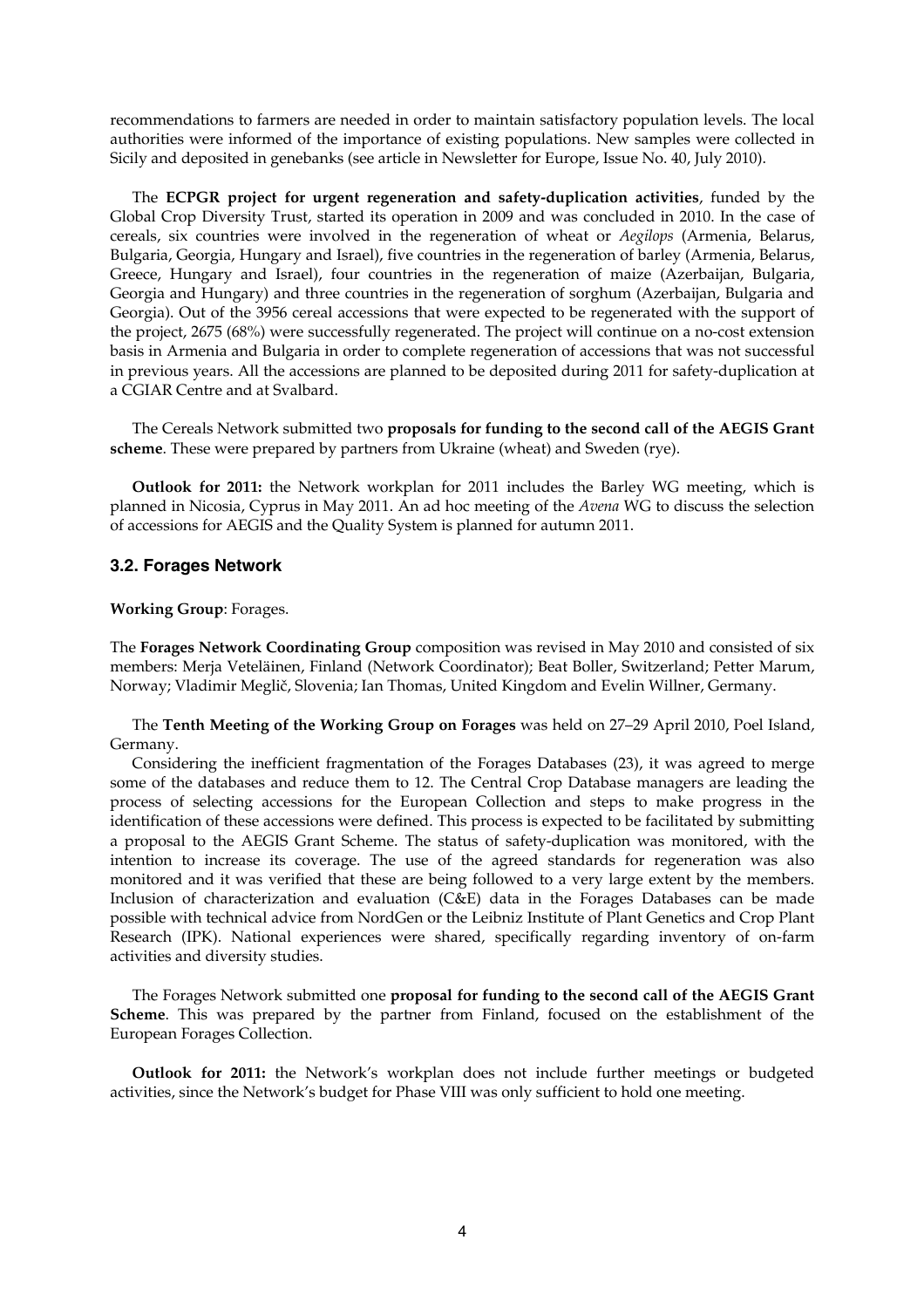#### **3.3. Fruit Network**

**Working Groups**: *Malus/Pyrus*, *Prunus* and *Vitis.*

The **Fruit Network Coordinating Group** consisted of seven members: Marc Lateur, Belgium and Emilie Balsemin, France (Interim Co-Coordinators); Daniela Giovannini, Italy, replacing Daniela Benediková, Slovakia as of September 2010; Stein Harald Hjeltnes, Norway; Erika Maul, Germany; Jesus Ortiz, Spain and Matthew Ordidge, United Kingdom.

**The Eighth Meeting of the Working Group** on *Prunus* was held on 7–9 September 2010 in Forlì, Italy. Lists of agreed molecular markers for fingerprinting cherry, apple and pear accessions are being finalized, as well as guidelines for taking photographs of the accessions.

Survey of the collections revealed that the main problems that the *Prunus* accessions are facing are health status (because of virus infections) and lack of funds for the maintenance of the collections due to decreasing national budgets for activities such as identification, collecting, introduction, evaluation and regeneration; some very old field collections need urgent regeneration. In order to overcome this situation with possible solutions, a model based on successful examples of national networks of fruit tree conservation will be described and proposed for adoption.

 The ECPGR *Prunus* Database was improved with new search features and the possibility of hosting phenotypic and genotypic data.

 The procedure to select accessions for the European Collection has been tested with cherry accessions and the Group is in the process of finalizing agreed selection criteria.

 Specific standards for conservation of *Prunus* accessions were discussed and a consensus document is in the process of being finalized. The task of preparing a specific safety-duplication methodology was assigned to a small Task Force. A new version of the primary descriptors for almond, apricot, cherry, plums and peaches was proposed.

The Network is planning for the harmonization of the four European Fruit Databases and the sharing of tools to assist in assessing trueness-to-type of the European accessions. The French National Institute for Agronomic Research (INRA)-Bordeaux is completing the ECPGR *Prunus* Database structure with ECPGR project funds and extending it to other *Prunus* crops. In order to share efforts and harmonize the Fruit Databases, INRA-Bordeaux offered to share this new *Prunus* Database version as the new structure for the ECPGR *Pyrus* Database.

 **Outlook for 2011:** The *Prunus* Database structure will be tested for adoption by the *Pyrus* Database. *Malus* and *Vitis* Databases also need to plan for their further development with ECPGR project funds.

#### **3.4. Oil and Protein Crops Network**

**Working Group**: Grain Legumes.

The **Oil and Protein Crops Network Coordinating Group** consisted of four members: Mike Ambrose, United Kingdom (Network Coordinator); Siyka Angelova, Bulgaria; Andrea Carboni, Italy; and Gérard Duc, France.

 **The Fifth Meeting of the Working Group on Grain Legumes** was planned to be held in Antalya, Turkey on 22-23 April 2010, including the ad hoc meeting of the Grain Legume Database Managers. Unfortunately, the meeting was cancelled at the last minute due to the air transport difficulties caused by ash from the Icelandic volcano. One third of the Network's budget was lost since a number of air tickets were no longer refundable. Presentations prepared for the meeting were uploaded on the ECPGR Web site, including reporting updates of the Grain Legume Databases and notes on national experiences. The WG intended to mainly focus on defining its engagement towards AEGIS, with particular interest in the AQUAS elements related to the regeneration of allogamous species.

 The **ECPGR project for urgent regeneration and safety-duplication activities**, funded by the Global Crop Diversity Trust, started its operations in 2009. In the case of grain legumes, six countries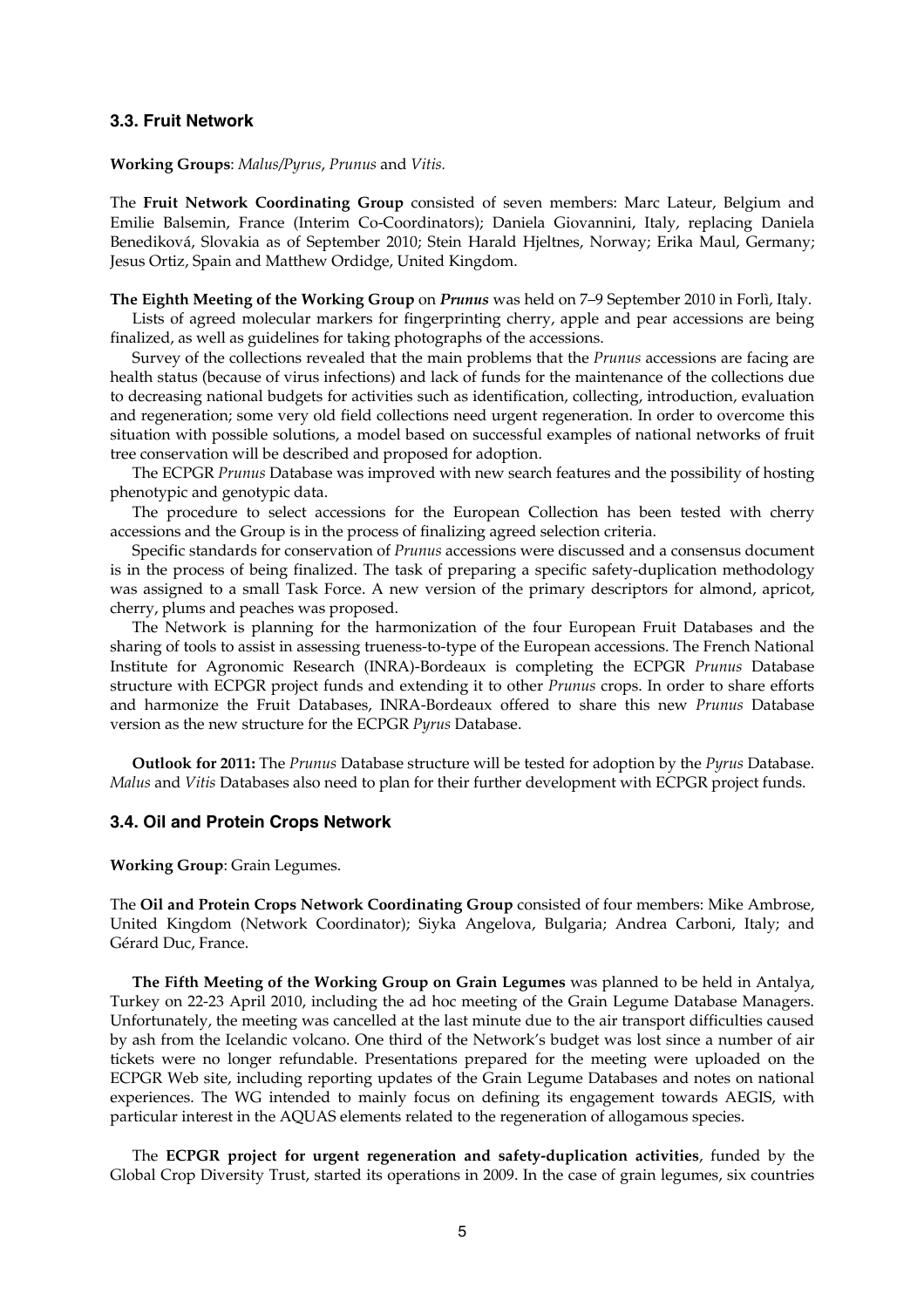(Albania, Azerbaijan, Bulgaria, Georgia, Hungary and Portugal) were involved in the regeneration of chickpea, common bean, cowpea, faba bean, grasspea and lentil. Of the 1255 grain legume accessions that are expected to be regenerated with support of the project, 985 (78%) were successfully regenerated.

 A proposal submitted by the Oil and Protein Crops Network **for funding to the AEGIS Grant Scheme** in 2009 was successful and started in 2010. The proposal, "Towards comprehensive pea germplasm management for future use", is coordinated by Agritec Plant Research, Czech Republic. In 2010, a proposal was submitted for funding to the second call of the grant scheme. This was prepared by partners from Ukraine (evaluation of chickpea collection).

 **Outlook for 2011:** In accordance with the Steering Committee decision, the Fifth Meeting of the Grain Legumes Working Group, which could not take place due to air transport difficulties in May 2010, can be rescheduled for 2011 or later.

#### **3.5. Sugar, Starch and Fibre Crops Network**

**Working Groups**: *Beta*; Fibre Crops (Flax and Hemp); Medicinal and Aromatic Plants (MAPs)*;* Potato.

 The **Sugar, Starch and Fibre Crops Network Coordinating Group** consisted of four members: Lothar Frese, Germany (Network Coordinator until October 2009); Roel Hoekstra, The Netherlands (Network Coordinator as of October 2009); Martin Pavelek, Czech Republic; and Ana Maria Barata, Portugal.

 **The Second Meeting of the Working Group on Fibre Crops (Flax and Hemp)** was held on 7-9 July 2010 in Šumperk – Velké Losiny, Czech Republic.

 The Group is developing the International Flax Database, even though current financial resources are insufficient at the managing institute in the Czech Republic to operate this database online. The development of the ECPGR Hemp Database was reconfirmed as an agreed responsibility of Consiglio per la Ricerca e la Sperimentazione in Agricoltura - Centro di Ricerca per le Colture Industriali (CRA-CIN), Rovigo, Italy. Preliminary recommendations for the implementation of AEGIS include focusing on the procedures to select flax accessions for the European Collection, under the coordination of the Chair.

 In order to collaborate with the *In situ* Network, two Members of the Network attended the **final meeting of the AEGRO project** and First Meeting of the On-farm Conservation and Management Working Group and Wild Species Conservation in Genetic Reserves Working Group in Madeira, Portugal, in September 2010.

The project on **inventory and sampling of** *Origanum vulgare* L. populations was started in June 2010. Samples were collected by 19 partners and sent to the University of Veterinary Medicine in Vienna, Austria, where they are being evaluated through molecular and chemical analysis. The data collected within the Oregano Project will contribute to the selection of oregano accessions to be included in the European Collection according to the AEGIS concept.

 The Sugar, Starch and Fibre Crops Network submitted three **proposals for funding to the second call of the AEGIS Grant Scheme**. These were prepared by partners from The Netherlands (potato), Russian Federation (flax) and Ukraine (hemp).

 **Outlook for 2011:** The meeting of the Potato WG that was planned for 2011 was cancelled, since the Group thought that it would be more effective to use the allocated funds for molecular analysis of potato clones; the Steering Committee endorsed this decision.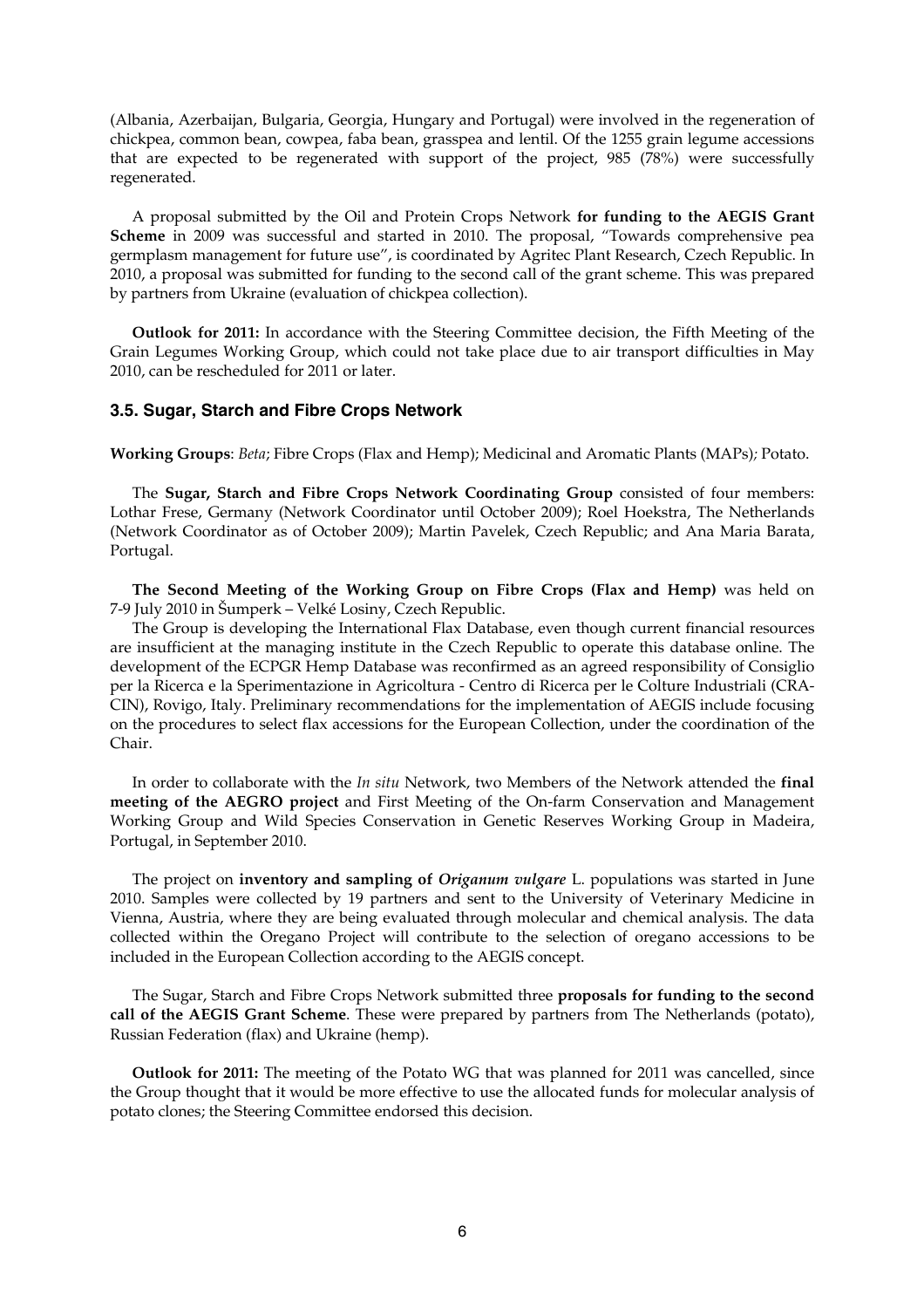#### **3.6. Vegetables Network**

**Working Groups**: *Allium*, *Brassica,* Cucurbits, Leafy Vegetables, Solanaceae and Umbellifer Crops.

 The **Vegetables Network Coordinating Group** consisted of 11 members: Marie-Christine Daunay, France (Network Coordinator), Willem van Dooijeweert, The Netherlands (Vice-Coordinator); Dave Astley, United Kingdom; Noortje Bas, The Netherlands; Ferdinando Branca, Italy; Maria José Díez, Spain; Emmanuel Geoffriau, France; Joachim Keller, Germany; Charlotte Allender, United Kingdom; Katerina Karlová-Smékalová, Czech Republic; and Rob van Treuren, The Netherlands.

 The **Fourth Meeting** of the **Working Group on** *Brassica* was held on 2-3 March 2010, Linguaglossa, Italy. The ECPGR *Brassica* Database (Bras-EDB) has been updated and has been used to flag core collections of *B. oleracea*, *B. rapa*, *B. napus* and *B. carinata*. A duplicate search function was developed and used to identify duplicates within *B. rapa* accessions (preliminarily, 30% duplicates were identified) and it will be extended to search among *B. oleracea* accessions. A Working Group Task Force was formed, with the aim of verifying whether the genepool of wild *Brassica* can be considered safely conserved in *ex situ* genebanks or if further collecting is needed, to identify the accessions requiring multiplication and to prepare a detailed time-frame for such multiplication.

 Various populations of wild brassicas obtained from genebanks were planted in Catania, Italy, in the same environmental conditions for comparison, with the aim of establishing a core collection of well characterized and diverse wild accessions. The material is available (either seed or freeze-dried samples) to anyone interested in carrying out characterization or evaluation work.

Ninety-seven accessions of *B. rapa* were selected from the Bras-EDB for characterization through ECPGR project funds. The N.I. Vavilov Research Institute of Plant Industry (VIR), Russian Federation, volunteered to carry out the characterization for morphological and phenological descriptors.

 The **Second Meeting of the Working Group on Cucurbits** was held on 9-11 November 2010, in Tbilisi, Georgia. The Group agreed to prepare guidelines for regeneration of cucumber, melon, watermelon and *Cucurbita*. The criteria for selecting European Accessions were agreed and the analysis of the ECPGR Cucurbits Database in this regard is expected to take place in 2011 after further improvement of data quality in the database.

 Two proposals submitted by the Vegetables Network **for funding to the AEGIS Grant Scheme** in 2009 were successful and started in 2010. The proposal on "Assessment of Unique Material in the European Collections of Umbellifer Crops" is coordinated by the University of Warwick, United Kingdom and the proposal on "Cryopreservation of young inflorescence bases in bolting garlic for germplasm storage" is coordinated by the Leibniz Institute of Plant Genetics and Crop Plant Research (IPK), Germany.

 On behalf of the Vegetables Network, M.C. Daunay gave a presentation on "ECPGR Achievements and Perspectives" to the 28th International Horticulture Congress (IHC), held in Lisbon, Portugal on 22-27 August 2010. A paper was also prepared to be published in the Congress' proceedings (see section on Publications).

**Outlook for 2011:** Meetings planned for 2011 include the WGs on Umbellifer Crops (March, Germany), *Allium* (September, Greece) and Leafy Vegetables (November, Slovenia, to be confirmed). The Solanaceae WG meeting to be held in Turkey was postponed to 2012, date to be decided).

#### **3.7. Documentation and Information Network**

 The **Documentation and Information Network Coordinating Group** consisted of 9 members: Theo van Hintum, The Netherlands (Network Coordinator as of February 2010); Frank Begemann, Germany (Network Coordinator till February 2010); Iva Faberová, Czech Republic; Helmut Knüpffer, Germany; Jonas Nordling, Sweden (NordGen); Idin Fazlic, Bosnia and Herzegovina (SEEDNet); Ahmet Semsettin Tan, Turkey; and Ian Thomas, United Kingdom. Four additional *ex officio* representatives were Sónia Dias and Lorenzo Maggioni, ECPGR Secretariat, Rome; Michael Mackay,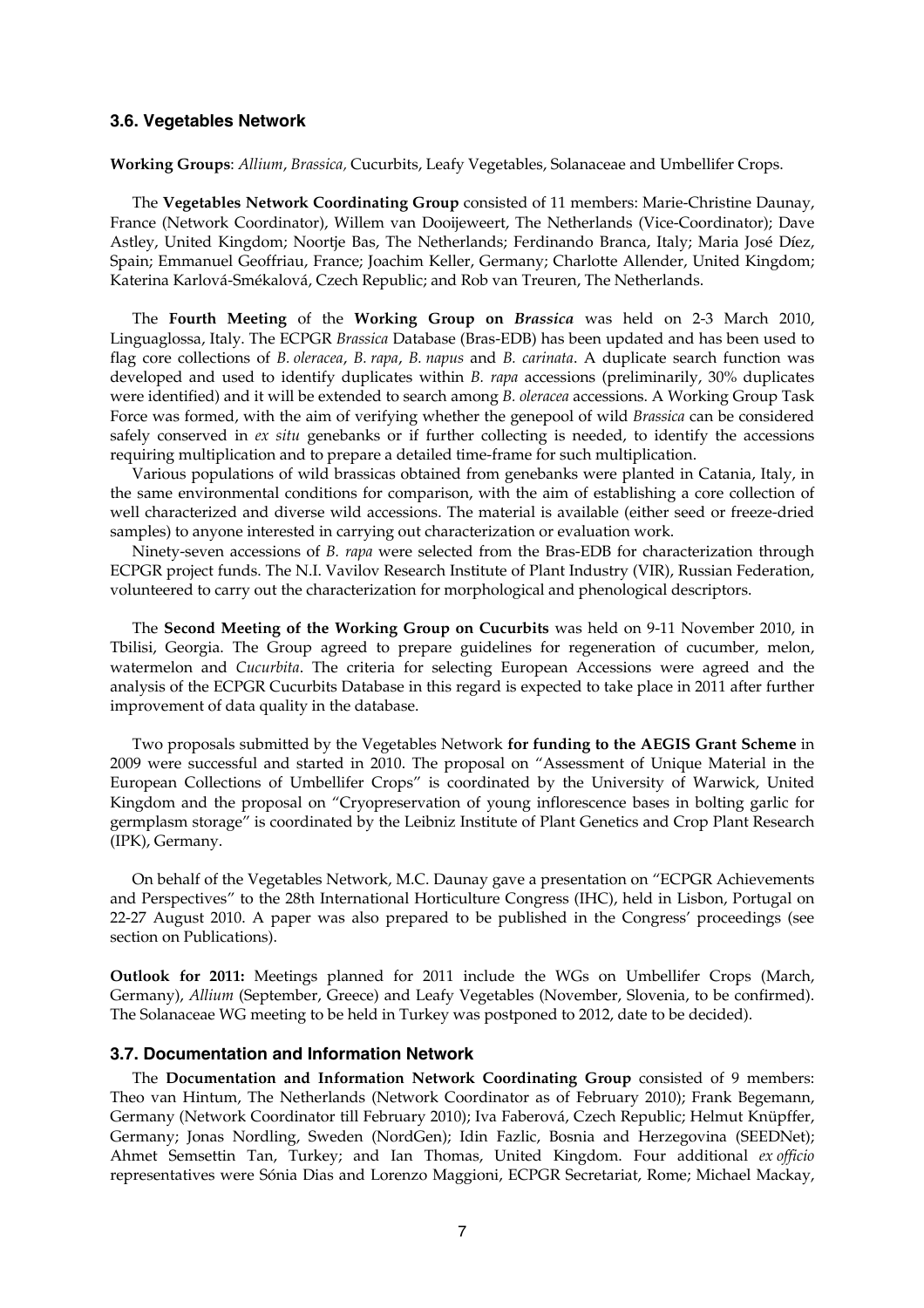Bioversity International, Rome; and José Iriondo, Spain (*In situ* and On-farm Conservation Network representative).

The **Documentation and Information (D&I) Network Coordinating Group (NCG) had its Fourth Meeting** on 17-18 February 2010 in Maccarese (Rome), Italy. A "road map to the inclusion of C&E data in EURISCO" was drafted, outlining a recommended process to eventually enable provision of European Characterization and Evaluation (C&E) data to EURISCO. Given the obvious complementarity of GENESYS and EURISCO, it was considered desirable to make the two approaches converge. A number of action points were formulated to proceed in this direction, but their implementation proved to be rather slow. Following the improvements made to the EURISCO Internet functions, development of components to host C&E data into EURISCO is planned for early 2011. Advice was given on EURISCO development and a workplan for EURISCO activities until September 2010 was approved, noting that the Internet improvement task had the highest priority.

 The problems regarding errors in taxonomic nomenclature and synonymy in EURISCO were analysed and simple solutions proposed. A scientific paper about these issues, and the taxonomic composition of the material in EURISCO was published (van Hintum and Knüpffer 2010, see section on Publications).

#### **EURISCO in 2010**

The catalogue contains data from 41 National Inventories and 313 collection holdings. The total number of accessions, as of 9 December 2010, was 1 083 447. These accessions were listed as wild/weedy species (10%), landraces (25%), advanced cultivars (19%), breeding/research material (15%). The status of the remaining 31% is unknown.

 The EURISCO Internet functionalities were improved, implementing new search options and introducing various features that improve effectiveness and user-friendliness. For example, searches by "National Inventory" were made possible and the possibility to download all multi-crop passport descriptors (MCPD) + EURISCO fields was introduced.

A new EURISCO Data Sharing Agreement (DSA) was finalized, after the expiration in the end of 2009 of the previous one. These documents were sent to all the National Focal Points (NFPs) and National Coordinators for signature by the respective country authorities and will take effect from the date of signature until 2020. New Terms of Use were also prepared by the legal experts and made available on the Web site.

The EURISCO Web site has been entirely revised and transferred into Typo3 environment. These changes will be visible in 2011 at the time of the launching of the new Web site.

Taxonomic and geographic information system (GIS) reports were sent to NFPs, indicating taxonomy imprecision (such as spelling mistakes) and geographic coordinates' incongruence in the data, requiring verification and correction of the original data by the NFPs. A new feature was introduced, making these taxonomic and GIS reports automatically (real-time) available and downloadable to the NFPs on the EURISCO Intranet.

 Two e-bulletins (April and December) were made available on the EURISCO Web site (http://eurisco.ecpgr.org/releases/issues.php), as well as disseminated via e-mail to more than 200 individuals.

Some facts and numbers regarding changes and improvements in EURISCO during 2010:

- The total number of accessions has increased by 33 978, reaching a total of 1 083 447 accessions in December 2010;
- One new National Inventory joined (Bosnia and Herzegovina), raising the number of participating countries to 41;
- There was an increase of 16 in data providers, reaching 313 institutes conserving PGR;
- The number of species names (including synonyms and misspellings) represented in EURISCO increased by 671 species, reaching 35 227 species;
- Accessions flagged in EURISCO as part of the Multilateral System have reached the number of 210 797 from 13 countries, representing around 20% of the total number of accessions recorded in EURISCO;
- During 2010 the EURISCO portal received 8650 visits from 4095 unique visitors.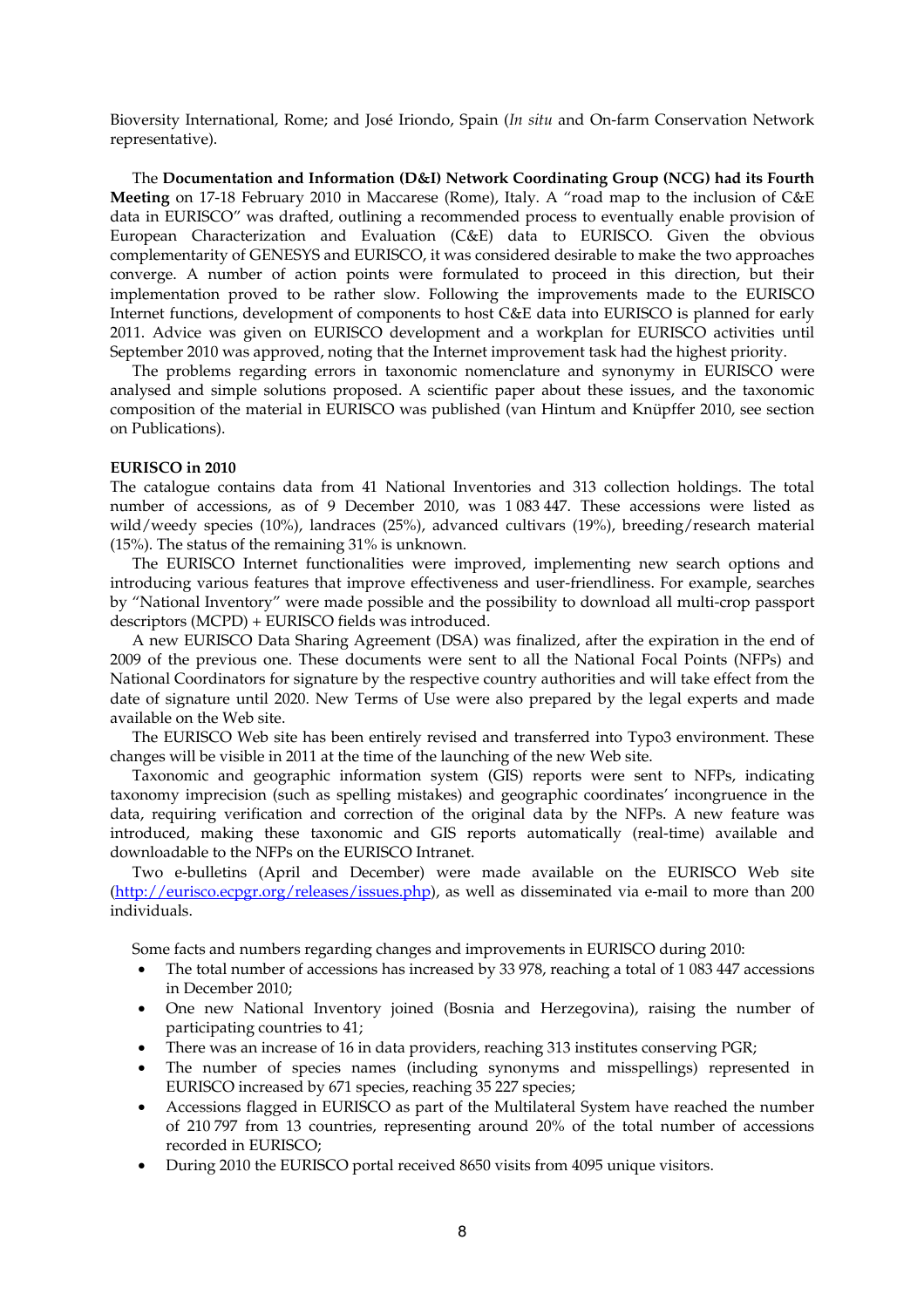**Outlook for 2011:** activities planned by the Network include the organization of a Second Capacity Building Inter-regional Workshop on International Treaty Implementation, jointly with the Interregional Cooperation Network. This will be held in Izmir, Turkey, on 28-29 September, jointly with the Near East and North Africa (NENA) Plant Genetic Resources Network.

 An improved version of the EURISCO Web site will be launched, including a solution to the issues regarding errors in taxonomic names and synonymy. The first steps will be taken towards inclusion of C&E data.

#### **3.8.** *In situ* **and On-farm Conservation Network**

**WGs**: On-farm Conservation and Management; Wild Species Conservation in Genetic Reserves.

The *In situ* **and On-farm Conservation Network Coordinating Group** consisted of seven members: Nigel Maxted, United Kingdom (Network Coordinator); Lothar Frese, Germany; Paul Freudenthaler, Austria; José Iriondo, Spain; Valeria Negri, Italy; Zdeněk Stehno, Czech Republic; and Jens Weibull, Sweden.

 **The First Meeting** of the two **Working Groups on "Wild Species Conservation in Genetic Reserves"** and **"On-farm Conservation and Management"** was held in Funchal, Madeira, Portugal, on 16 September 2010, jointly with the final meeting of the project "An Integrated European *In Situ* Management Work Plan: Implementing Genetic Reserves and On Farm Concepts" (**AEGRO**).

The WGs were involved in the activities of the AEGRO project, which has developed methodologies for *in situ* management of both crop wild relatives (CWRs) and landraces (LRs). The former methodology is complemented by the CWR *In Situ* Strategy Helpdesk which is available online at http://aegro.jki.bund.de/aegro/. It assists national PGR programmes with the systematic identification of candidate genetic reserve sites. The next step towards progress in data management consisted in the integration of the Population Level Information System (PLIS) into the Crop Wild Relative Information System (CWRIS) and in building a European inventory of landraces. The PGR Secure project "Novel characterization of crop wild relative and landrace resources as a basis for improved crop breeding", funded under the EU Seventh Framework Programme (FP7) will further address these needs. This project will include, *inter alia*, the establishment of Europe-wide national CWR and landrace checklists and European inventories, as well as national and generic strategies for European CWR and landrace conservation actions, as well as developing improved methodologies for conserved CWR and landrace diversity within breeding programmes.

The On-farm Conservation and Management WG reviewed the national experiences on threats to landraces, inventories and promoting use. Creating a clearing-house mechanism for landraces (i.e. a European inventory) will be facilitated by the availability of the draft standards prepared by the WG (see http://www.ecpgr.cgiar.org/Networks/Insitu\_onfarm/Docs/OnfarmDescr\_DRAFT271107.pdf) which represent a solid base for developing agreed standards and of a specific Web site (see www.sharinginformation.eu/) which can be used in reaching European stakeholders and institutions aware of landraces maintained on-farm.

 The On-farm Conservation and Management WG and the Wild Species Conservation in Genetic Reserves WG surveyed the status of progress of National CWR and LR conservation in each of the participants' countries by reviewing national progress towards the establishment of specific indicators of maintenance. The results presented indicate for the majority of European countries that very few had made significant progress, except that the majority of countries had some *ex situ* samples of CWR germplasm in the genebanks. The WGs used a "Horizon Scanning" exercise to identify likely priorities for the future. Notable among the results of the short-term CWR priority setting were the requirements for systematic genetic reserve implementation to conserve *in situ* CWR diversity at both individual national and European scales, wherever possible the integration of *in situ* CWR conservation into on-farm initiatives, the undertaking of national genetic gap analysis of CWR species as a basis for the establishment of national CWR conservation action plans, the incorporation of legislative protection for CWR species and genetic diversity at both national and European levels and promotion of closer conservationist/breeder links and through that link, to enhance CWR diversity utilization. For short-term LR priority the production of national LR inventories and the generation and implementation of a National LR Conservation Strategy is of the highest priority. While in terms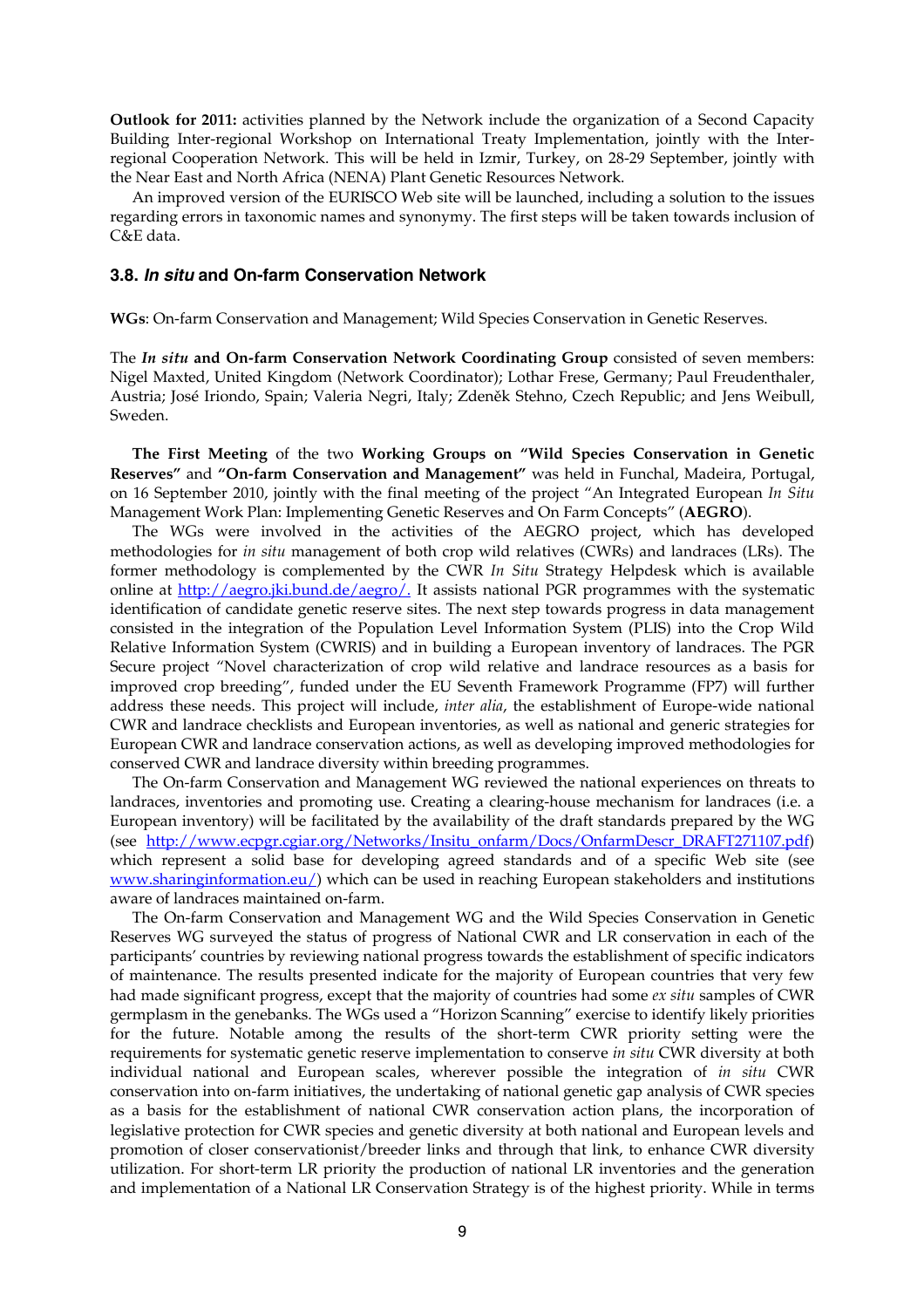of the priorities between 2020 and 2035 identified by horizon scanning, the likely highest priority CWR issues are implementing a European network of CWR genetic reserves (most likely in association with the existing Natura 2000 network of protected areas), systematic IUCN Red Listing of European CWR species and complementing the current criteria to take into account threat assessment of intra-specific genetic diversity, promotion of more-participatory management and monitoring models for CWR conservation, and improving national CWR inventories and prioritization of inventory on economic value to better address breeders' demands. The longer-term priority issues for LR were identified as improved European and national legislation to promote LR on-farm conservation, research into the value of unique crop diversity held within European home gardens, the establishment of a European on-farm inventory of LR, former breeders' varieties and farm saved seeds, the development of participatory management and monitoring models for LR conservation and the promotion of biodiversity-friendly agriculture systems.

The Madeira proceedings will be published in 2011 (Maxted et al. 2011, see section on Publications).

 The project proposal for "Novel characterization of crop wild relatives and landraces resources as a basis for improved crop breeding" **(PGR Secure)**, submitted in January 2010 to the EU FP7 funding scheme for Collaborative Projects (KBBE.2010.1.1-03 – Characterization of biodiversity resources for crop wild relatives to improve crops by breeding) was successful and is due to start in 2011.

 **Outlook for 2011:** The **PGR Secure** project will organize a joint workshop with ECPGR on crop wild relatives and landraces in Palanga, Lithuania, 7-9 September 2011. The workshop will involve the members of the Wild Species Conservation in Genetic Reserves and On-farm Conservation and Management Working Groups, as well as National Inventory Focal Points, offering training and guidance.

The focus of the National Inventory Focal Points will be:

- 1. To provide training and guidance on the creation and updating of the national CWR and LR inventories.
- 2. To make progress on the mechanisms to upload CWR and LR data onto EURISCO.

 As large part of the funds allocated to this Network were spent for the meeting in Madeira, and also considering that PGR Secure will be a framework to make progress with the Networks workplan, the Second Meeting of the WG on On-farm Conservation and Management, that was planned for September 2012, was cancelled by decision of the SC at its 12th Meeting in Bratislava.

#### **3.9. Inter-regional Cooperation Network**

The **Inter-regional Cooperation Network Coordinating Group** consisted of five members: Frank Begemann, Germany (Network Coordinator); Merja Veteläinen, Finland; Petra Engel, Italy; Silvia Strãjeru, Romania; and Ayfer Tan, Turkey.

 In November 2010, the Treaty Secretary, Shakeel Bhatti, sent a letter to the Network Chair, acknowledging his intention to further promote a partnership with ECPGR. Subject to the availability of resources, the Treaty Secretary was looking forward to organizing together a workshop in the Near East with the Near East and North Africa (NENA) Plant Genetic Resources Network and in any other region in which further capacity building is required.

 The **Network Coordinating Group met in Bratislava, Slovakia**, on 14 December 2010 and discussed opportunities for a continued collaboration with the International Treaty. The following conclusions were reached:

• ECPGR (through the Inter-regional Cooperation Network) can offer to continue its support for an inter-regional collaboration to share experience in the implementation of the International Treaty on Plant Genetic Resources for Food and Agriculture (ITPGRFA) and in particular its Multilateral System.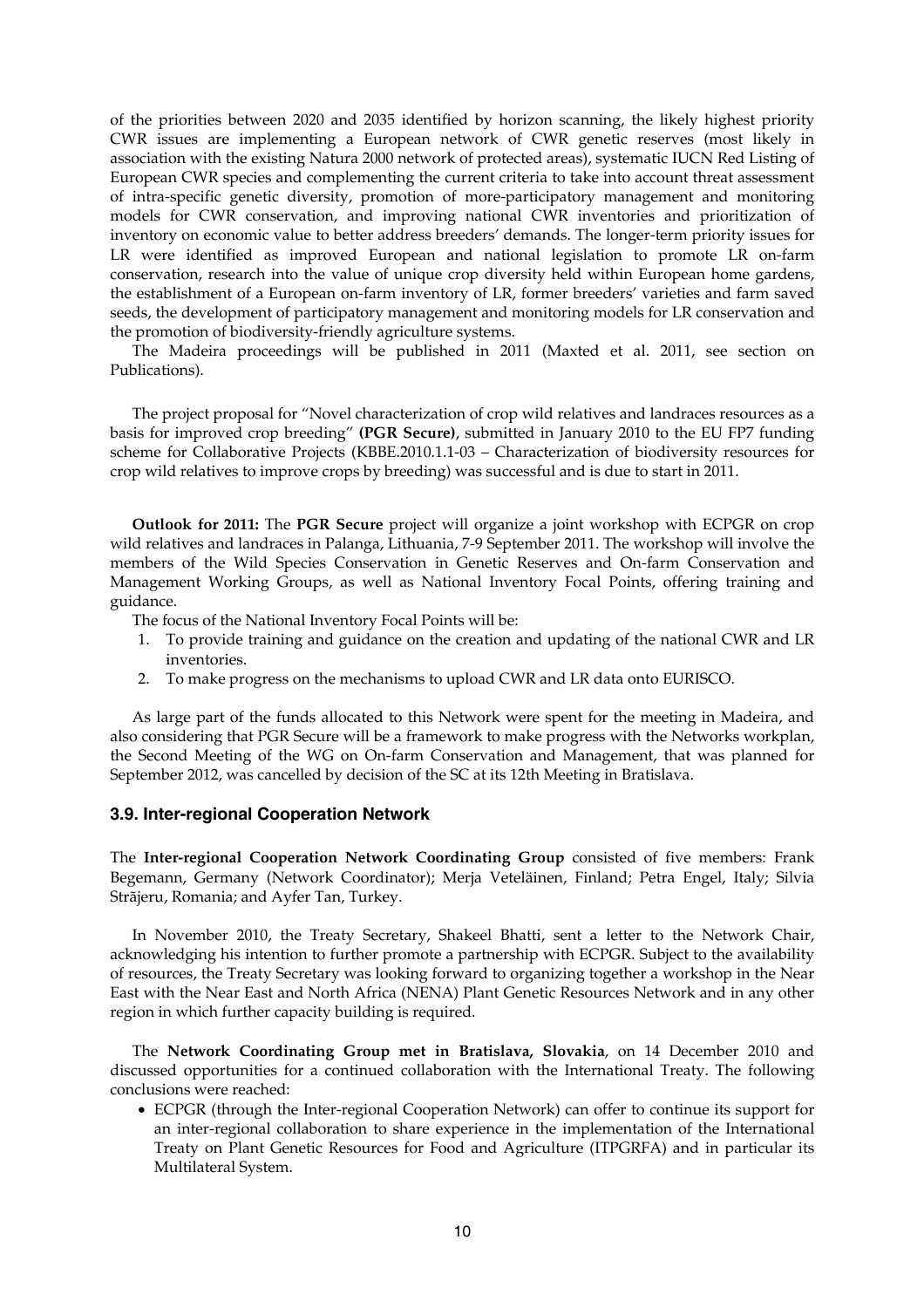- ECPGR could contribute to about two more bi-regional meetings, funds permitting, under the following conditions:
	- ECPGR to be involved in developing the agenda jointly with the other organizers;
	- ECPGR to be recognized by the ITPGRFA in the following documentation to the Governing Body;
	- An Agreement between ECPGR and the ITPGRFA-Secretariat is signed to document this collaboration.
- ECPGR would be interested in organizing a workshop in the Near East region, jointly with the Association of Agricultural Research Institutions in the Near East and North Africa (AARINENA)

**Outlook for 2011:** activities planned by the Network include the organization of a second "Capacity" building inter-regional workshop on International Treaty implementation", to be held in Izmir, Turkey, 27-29 September 2011, jointly with the International Treaty Secretariat and the NENA Network.

# **4. AEGIS INITIATIVE FOR "A EUROPEAN GENEBANK INTEGRATED SYSTEM"**

The AEGIS development process continued during 2010 with a series of activities and the major milestones reached in the development of AEGIS during 2010 are summarized below:

- By the end of December 2010 the following 26 countries had returned the signed MoU to Bioversity International: Albania, Azerbaijan, Bosnia and Herzegovina, Bulgaria, Croatia, Cyprus, Czech Republic, Denmark, Estonia, Finland, Georgia, Germany, Iceland, Ireland, Lithuania, Montenegro, The Netherlands, Norway, Poland, Portugal, Romania, Slovakia, Slovenia, Switzerland, Ukraine and the United Kingdom. In addition, in ten countries, nineteen AEGIS Associate Membership Agreements between institutions holding *ex situ*  accessions and the respective National Coordinators were concluded.
- Three proposals out of 17 submitted under the first call for proposals for the Competitive Grant Scheme were granted. The following one-year projects started in early 2010:
	- Assessment of Unique Material in the European Collections of Umbellifer Crops, coordinated by the University of Warwick, United Kingdom;
	- Towards comprehensive pea germplasm management for future use, coordinated by Agritec Plant Research, Czech Republic;
	- Cryopreservation of young inflorescence bases in bolting garlic for germplasm storage, coordinated by the Leibniz Institute of Plant Genetics and Crop Plant Research (IPK), Germany.
- A second call was launched inviting ECPGR Networks, Network Coordinating Groups and Working Groups to submit proposals by the deadline of 31 December 2010. A total of 11 proposals were received for the second call.
- A project proposal (EUROGENEBANK in short), coordinated by the ECPGR Secretariat, which had been submitted in 2009 to a Call under the Seventh Framework Programme of the EU (Research Infrastructures – Support to existing research infrastructures – Integrating Activities), successfully passed the thresholds of eligibility, but was not funded due to a shortage of funds.
- The Secretariat developed a template for an operational genebank manual. This document was tested by NordGen, Sweden and IPK, Germany and it was presented in various WG meetings. It was finally approved by the AEGIS Advisory Committee and the final version is available on the AEGIS Web site (September 2010).
- The Secretariat has been actively involved in the process of revision of the FAO *Genebank Standards*, with the intention to ensure the participation of the ECPGR community in the revision process. The first draft of the revised standards has been circulated to the ECPGR Networks for comments in January 2011. The revised FAO Genebank Standards document could eventually be adopted for AEGIS.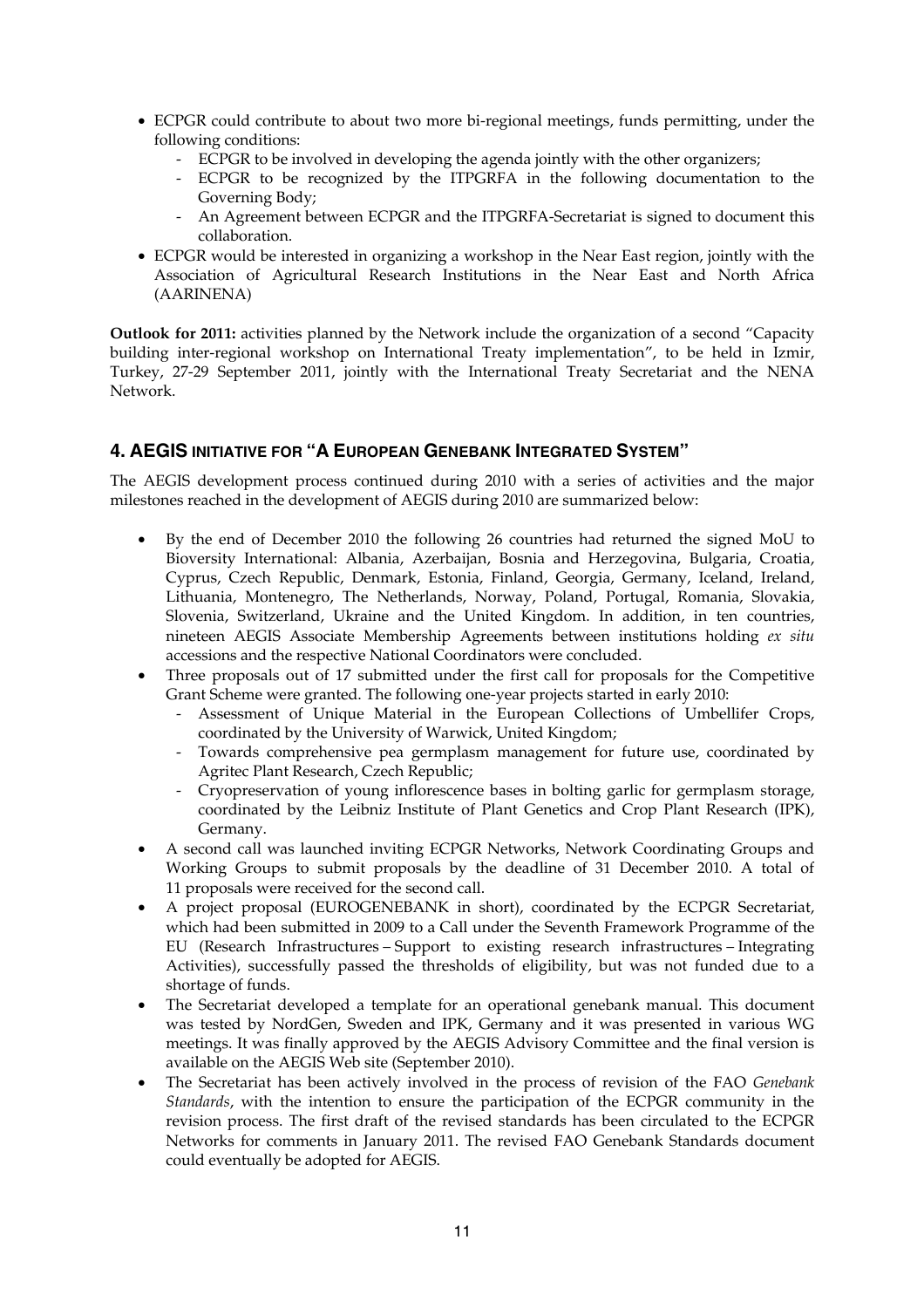- A "simplified" procedure for the selection of European Accessions has been prepared by the Secretariat (24 November 2010) and it has been proposed for adoption by the Working Groups.
- The Secretariat attended several WG and other meetings, presenting the concept and status of development of AEGIS. Presentations given are available on the AEGIS Web site.

**Outlook for 2011:** activities foreseen for 2011 include the conclusion of the first set of projects funded by the Grant Scheme and the assignment of new grants following the second call. All the Working Groups will be invited to compile draft lists of European Accessions and to make progress in the definition of crop-specific standards.

 Considering that an FP7 call for a project on Plant Genetic Resources Centres (Research Infrastructures), is expected to be launched by the EC in July 2011, activities will be dedicated to set up and submit a new proposal.

## **5. LINKS WITH OTHER NETWORKS AND INITIATIVES**

The following interactions between ECPGR and other Networks and initiatives took place during 2010:

## ¾ **Global Crop Diversity Trust**

The two-year project funded by the Global Crop Diversity Trust for the regeneration and safetyduplication of regionally prioritized crop collections was nearly concluded at the end of 2010. A couple of countries will complete their activities in 2011 with a no-cost extension of the project. Also the safety-duplication of most of the accessions still needs to be completed. The project, jointly prepared by the ECPGR Cereals Network and the Oil and Protein Crops Network, is aiming at carrying out regeneration and safety-duplication of over 5000 threatened accessions identified in ten European countries (Albania, Armenia, Azerbaijan, Belarus, Bulgaria, Georgia, Greece, Hungary, Israel and Portugal). The total grant is nearly US\$ 130 000 and the ECPGR Secretariat is acting as the backstopping agency for the project. At the end of the second year of activities, the 11 partner institutions involved have successfully regenerated 70% of the expected accessions, i.e. 985 grain legume (chickpea, common bean, cow pea, faba bean, grass pea and lentil) and 2675 cereal accessions (*Aegilops*, barley, maize, sorghum and wheat). A significant number of accessions (1116, i.e. 21% of the target to be regenerated) were found to be non viable (153 legume and 963 cereal accessions), indicating that the project was timely. All the regenerated samples are being safety-duplicated both at the Svalbard Seed Vault and at a CGIAR centre or at another genebank meeting international management standards. All germplasm regenerated under the project will be made available and otherwise dealt with in accordance with the terms and conditions of the Standard Material Transfer Agreement of the International Treaty on Plant Genetic Resources for Food and Agriculture. Suitable regeneration protocols were recommended and the data obtained (passport and characterization) will be made publicly available through EURISCO and the Central Crop Databases.

## ¾ **European Commission**

A few AGRI GENRES projects involving the ECPGR Networks were concluded in 2010 and held their final meetings: the AEGRO (*in situ* management) project (http://aegro.jki.bund.de/aegro/) was concluded in Madeira, Portugal, in September 2010, jointly with the ECPGR Working Groups of the *In situ* and On-farm conservation Network; the AVEQ (*Avena* for quality in human consumption) project (http://eadb.bafz.de/aveq/index.php?id=23) had its final meeting in Bucharest, Romania, in October 2010, jointly with the *Avena* WG meeting; LEAFY VEG (use of leafy vegetables germplasm) (http://documents.plant.wur.nl/cgn/pgr/leafyveg/) and GrapeGen06 (management of *Vitis* genetic resources) were also concluded in 2010. EURALLIVEG (vegetative *Allium* core collection) (http://euralliveg.ipk-gatersleben.de/home.php) will terminate in March 2011.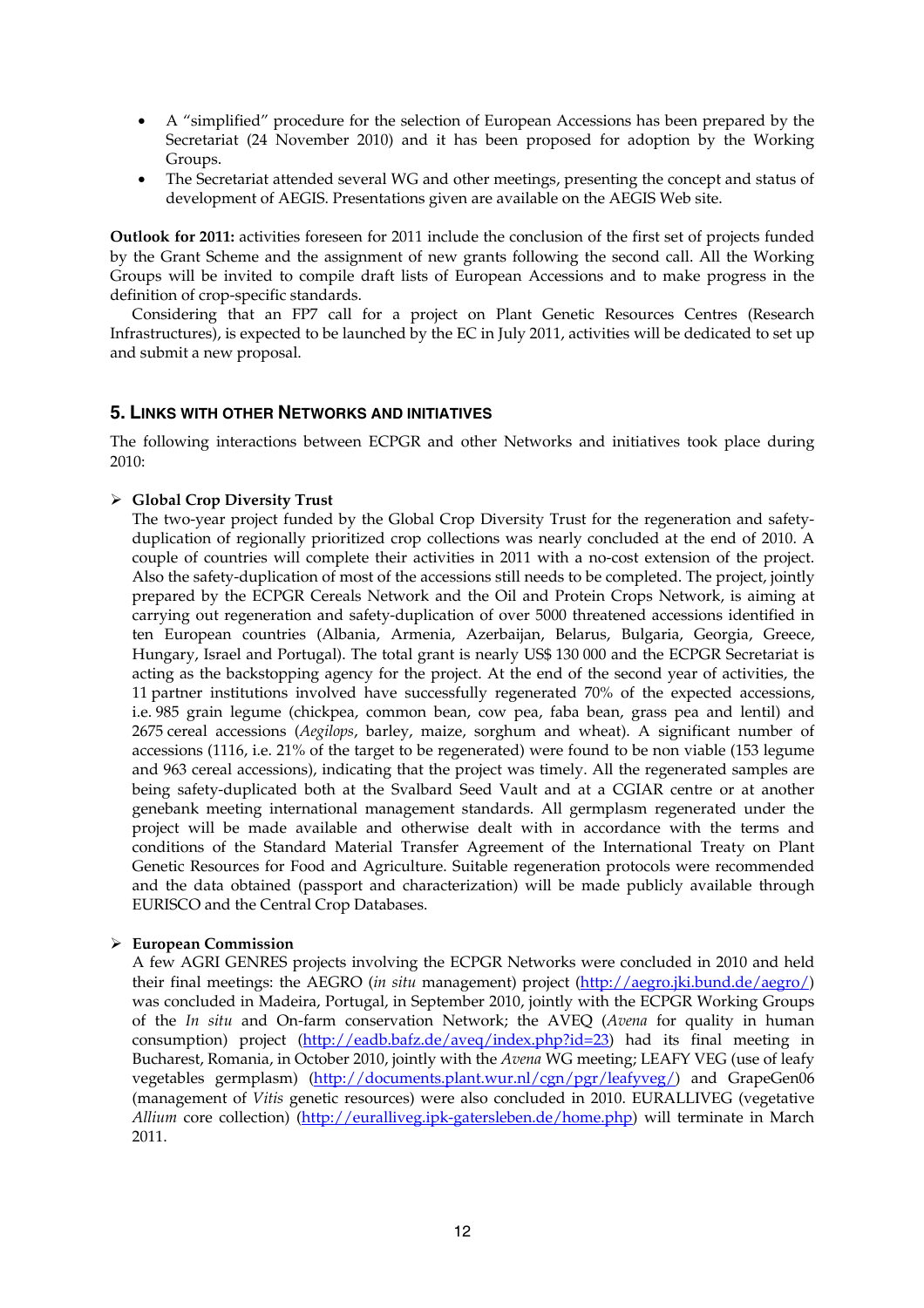At the 12th Steering Committee Meeting in Bratislava, Slovakia, December 2010, each National Coordinator of the EU countries was invited to pursue at national level lobbying activities that could promote a stronger interaction between ECPGR and the EC/EU (such as in the framework of the "Standing Committee on Seeds" and the "Management Committee on the conservation, classification, collection and exploitation of genetic resources in agriculture"). It was also agreed to revitalize the existing Task Force on EU matters, in order to coordinate ECPGR actions towards the EU. The Task Force is composed of Jan Engels, Paul Freudenthaler, Siegfried Harrer, Lars Landbo and Fernando Latorre.

#### ¾ **The International Treaty on PGRFA**

Progress in the collaboration with the Secretariat of the International Treaty for capacity building on the implementation of the Treaty in other regions is briefly described above in Chapter 3.9.

 Following approval by the Steering Committee in September 2008 of a mechanism of registration of accessions in the Multilateral system (MLS) and the introduction of a descriptor field in EURISCO regarding MLS status of each accession, nearly 211 000 accessions had been registered as part of the MLS by 13 countries at the end of November 2010.

## **6. ECPGR EXTERNAL REVIEW**

The ECPGR Independent External Review was completed in July 2010 at Bioversity International headquarters in Maccarese, Rome. The Review Panel comprised three members: Thomas Gass (Chair), Marianne Lefort and Orlando de Ponti. The Panel analysed numerous documents including a Stakeholders Survey which was conducted in March 2010 and a synthesis document prepared by the ECPGR Secretariat. Face-to-face meetings and teleconferences were held in Rome with the ECPGR Secretariat Team and its coordinator Lorenzo Maggioni, various Bioversity staff, the AGP office at FAO, the Global Crop Diversity Trust and the Secretariat of the International Treaty on Plant Genetic Resources for Food and Agriculture. Furthermore, a number of telephone interviews were conducted with members of ECPGR Working Groups and with National Coordinators. Two members of the ECPGR Steering Committee (Jens Weibull and Silvia Strãjeru) also attended the ECPGR presentations and the visits to partners at FAO. Prior to the actual review which took place in Maccarese, Orlando de Ponti attended the *Brassica* Working Group meeting in March 2010 in Linguaglossa, Italy.

 The Review was completed with the finalization of the External Panel Report and its circulation to the Steering Committee.

 The Review Panel's report included 25 recommendations, envisaging a new role for the Programme, including evolution towards a stronger institutionalization, enforced executive and decision-making power of the Steering Committee and a strengthened Secretariat. Revision of the Programme's overall objectives, resource mobilization and hosting arrangements were also considered in the Panel's recommendations.

 The proposal to anticipate the Steering Committee meeting for an extraordinary session dedicated to discuss the review recommendations was accepted by the SC and the 12th Meeting was organized in December 2010 in Bratislava, Slovakia (see next section).

 The Panel's report and other background documents are available from the Web site at http://www.ecpgr.cgiar.org/steering\_committee/ier.html.

#### **7. 12TH (EXTRAORDINARY) STEERING COMMITTEE MEETING**

As a result of the ECPGR Independent External Review, the 12th Steering Committee Meeting was organized as an extraordinary meeting in Bratislava, Slovakia, in December 2010. At this meeting the Panel's Chair, Thomas Gass, presented the outcomes of the Review and recommendations to the SC. Four parallel sessions addressed all key recommendations related to ECPGR's objectives, issues related to the institutionalization, hosting arrangements and resource mobilization aspects.

The main decisions made by the Steering Committee included:

- 1. A consensus agreement on the wording of ECPGR's new goal and outcomes (see Box 1);
- 2. Establishment of an Executive Committee, the members of which were elected during the meeting. They represent five sub-regions of Europe and are Gert Kleijer (Chair), Merja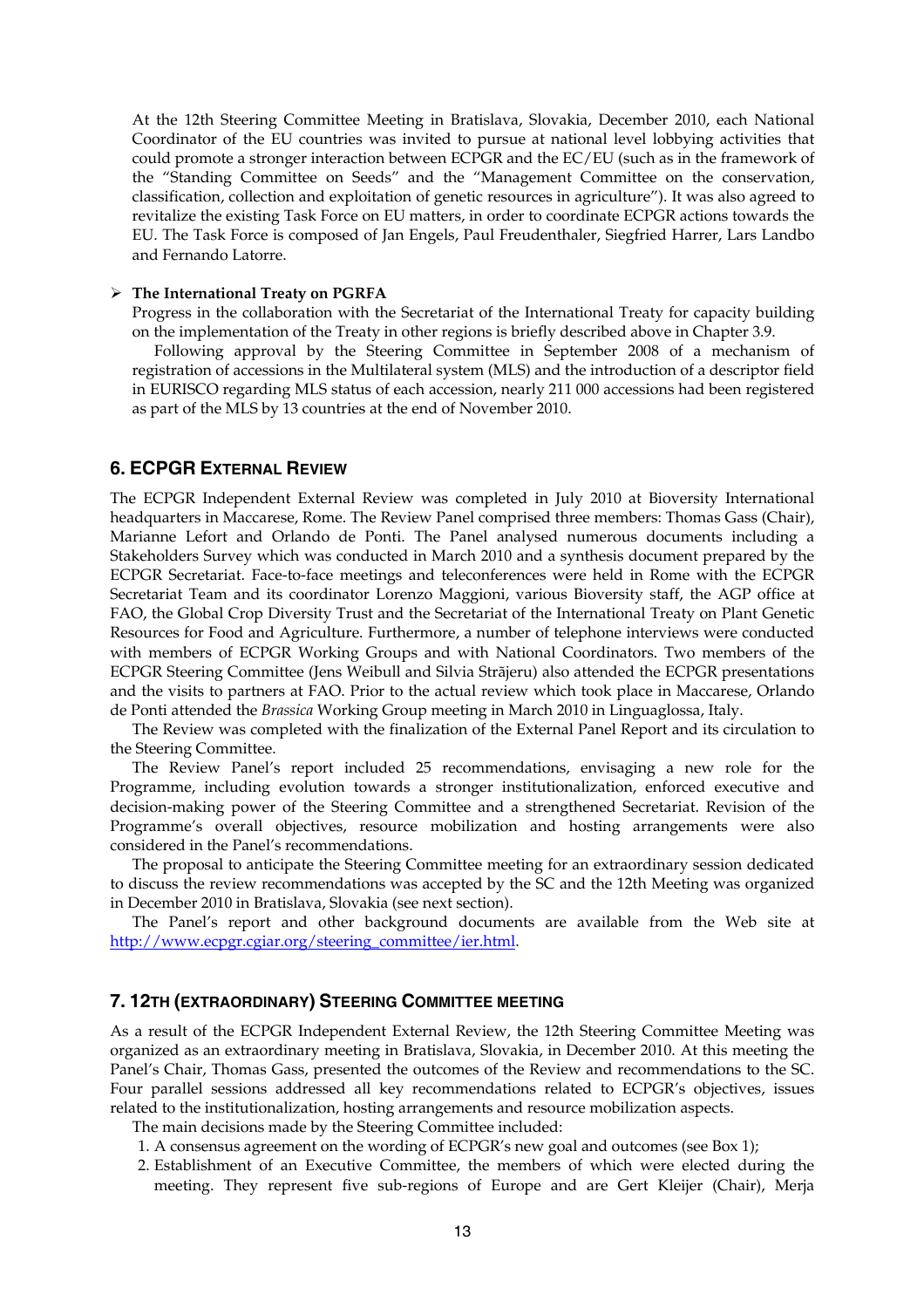Veteläinen, Silvia Strãjeru, Alvina Avagyan and Fernando Latorre. Interim terms of reference will be developed by the Committee itself;

- 3. Assignment to the Executive Committee of the task of developing an "options paper" that will address a number of topics (see Box 2). This paper will be discussed at the next SC meeting during the second half of 2012, in order to allow sufficient time to prepare for the new Phase of ECPGR that should start in 2014;
- 4. Resurrection of the Task Force to develop a plan to deal with the European Commission and produce a brief strategy paper on the relationship of ECPGR with the European Union/Commission and Parliament;
- 5. Confirmation by the Steering Committee of its role of overseer of EURISCO and request made to the Coordinator of the Documentation and Information Network to contact Bioversity International as the host of EURISCO to seek clarification regarding its development and supervision by ECPGR.

#### **Box 1 New goal and outcomes of ECPGR**

A long-term goal to which ECPGR contributes and six outcomes that should be attributable to ECPGR within one Phase were agreed by the Steering Committee as follows:

#### **Long-term Goal**

National, Sub-regional and Regional Programmes in Europe rationally and effectively conserve *ex situ* and *in situ* PGRFA and increase their utilization.

#### **Outcomes**

- 1. AEGIS is operational and accessions in AEGIS are characterized and evaluated.
- 2. The functionality of EURISCO meets users' expectations and quantity and quality of data in EURISCO is increased, including *in situ* and on-farm data.
- 3. *In situ* and on-farm conservation and management concepts are agreed.
- 4. Commitment and regular resources of national governments is sustained or increased and commitments and resources of the European Commission, as well as of other potential donors towards ECPGR are increased.
- 5. Relationships with users of germplasm are strengthened.
- 6. Organizational structure and secretarial support are adequate to effectively sustain the operations of ECPGR.

#### **Box 2**

## **Topics to be addressed by the "Options paper"**

The Executive Committee was asked to prepare an "Options paper", to be tabled at the 13th SC meeting in 2012, addressing the following items:

- Elaboration of the ECPGR objectives, based on the long-term goal and outcomes agreed in this meeting;
- Legal status of ECPGR (including pros and cons);
- Establishing the position of Executive Director/Executive Secretary and defining the Terms of Reference (including pros and cons);
- Rules of Procedure (elaborating a first draft);
- Internal ECPGR operational structure (including pros and cons);
- Hosting arrangements (including pros and cons);
- Any cost implications of the various options.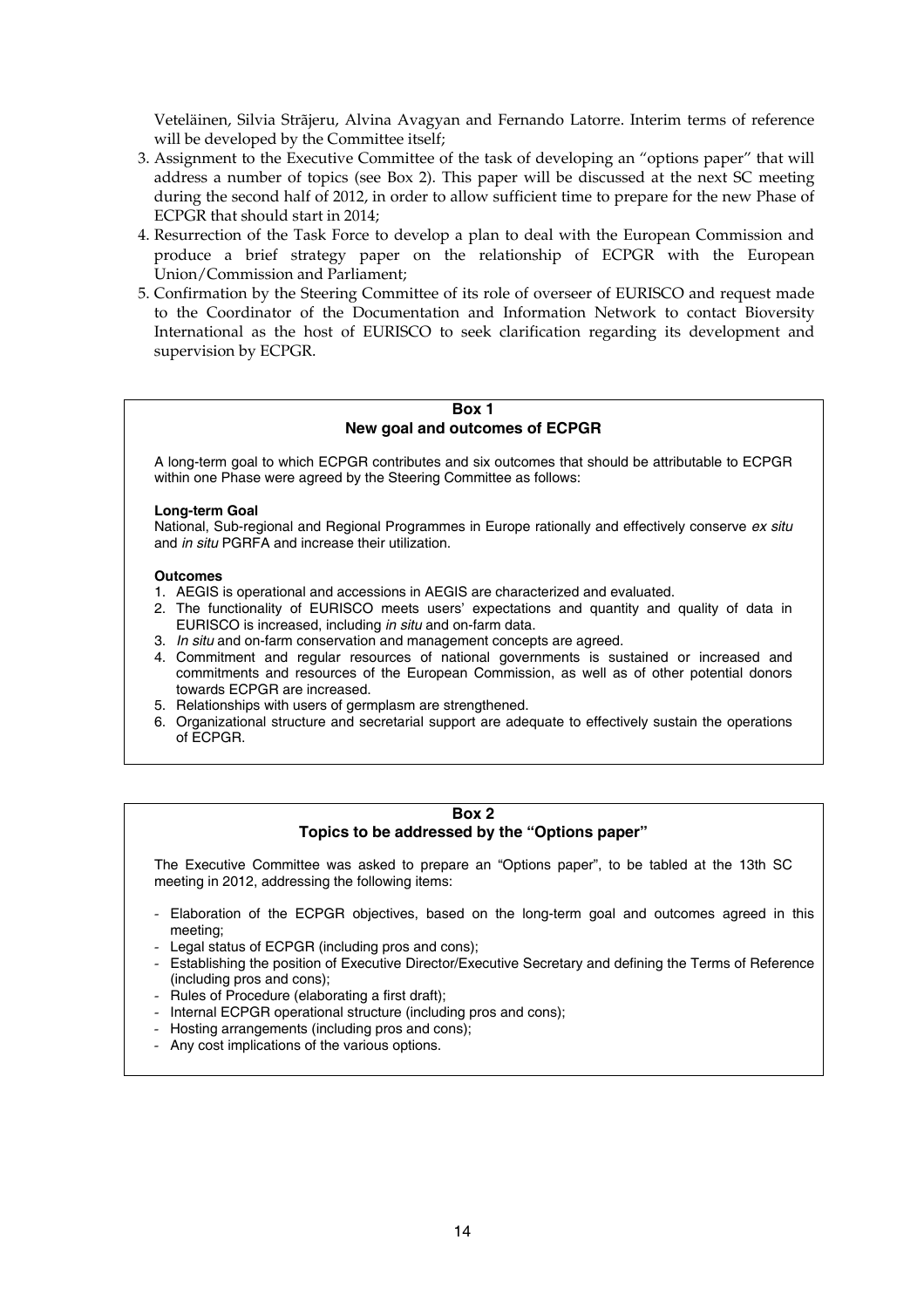# **8. PUBLICATIONS**

# **8.1. Publications produced in 2010**

The following publications were produced in 2010 and are available in electronic format through the ECPGR Web site (http://www.ecpgr.cgiar.org/publications.html):

## **ECPGR electronic documents**

- Report of the Documentation and Information Network Coordinating Group. Fourth Meeting, 17-18 February 2010, Maccarese, Rome, Italy.
- Report of a Vegetables Network. Third Meeting, 10-12 November 2009, Catania, Italy.
- Report of a Network Coordinating Group on Sugar, Starch and fibre Crops. Third meeting, 8-9 October 2009, Quedlinburg, Germany.
- Report of a Working Group on Grain Legumes. Fourth Meeting, 16-17 November 2007, Lisbon, Portugal.
- Report of a Working Group on Forages. Ninth Meeting, 23-25 October 2007, Piešt'any, Slovakia.
- Report of a Working Group on *Malus*/*Pyrus*. Third Meeting, 25-27 October 2006, Tbilisi, Georgia.
- Report of a Working Group on Fibre Crops (Flax and Hemp). First Meeting, 14-16 June 2006, Wageningen, The Netherlands.
- Report of a Working Group on *Brassica*. Fourth Meeting, 2-4 March 2010, Linguaglossa, Catania, Italy.
- Progress report for the 12th Meeting of the Steering Committee, 14-16 December 2010, Bratislava, Slovakia.
- Independent External Review of the European Cooperative Programme for Plant Genetic Resources (ECPGR). Stakeholders' Consultation Report, March 2010.
- ECPGR: Secretariat's overview of its current status, issues and future perspectives. A synthesis document prepared for the Independent External Review.
- ECPGR Annual report 2009.
- ECPGR Financial report 2009.

## **Bioversity publications**

- Issues 40 and 41 of Bioversity's **Regional Newsletter for Europe** were also published in 2010 with contributions and partial financial support from ECPGR. From Issue 41 onwards the Newsletter will only be published electronically.

## **Other publication**

- Hintum TJL van, Knüpffer H. 2010. Current taxonomic composition of European genebank material documented in EURISCO. Plant Genetic Resources: Characterisation and Utilisation 8:182-188.

# **8.2. Publications in preparation in 2010**

## • **ECPGR electronic documents**

- Report of a Working Group on Cucurbits. Second Meeting, 8-10 November 2010, Tbilisi, Georgia. *(first draft online January 2011)*
- Report of the Twelfth Meeting of the Steering Committee, 14-16 December 2010, Bratislava, Slovakia. *(published February 2011)*
- Report of a Working Group on Fibre Crops (Flax and Hemp). Second Meeting, 7-9 July 2010, Šumperk – Velké Losiny, Czech Republic (*published March 2011*).
- Report of a Working Group on *Prunus*. Eighth Meeting, 7-9 September 2010, Forlì, Italy (*published March 2011*).
- Report of a Cereals Network. Second Meeting, 21-24 April 2008, Foça, Turkey. *(published April 2011)*
- Report of a Working Group on Cucurbits. Ad hoc Meeting, 23-24 October 2008, Warsaw, Poland. *(published May 2011)*.